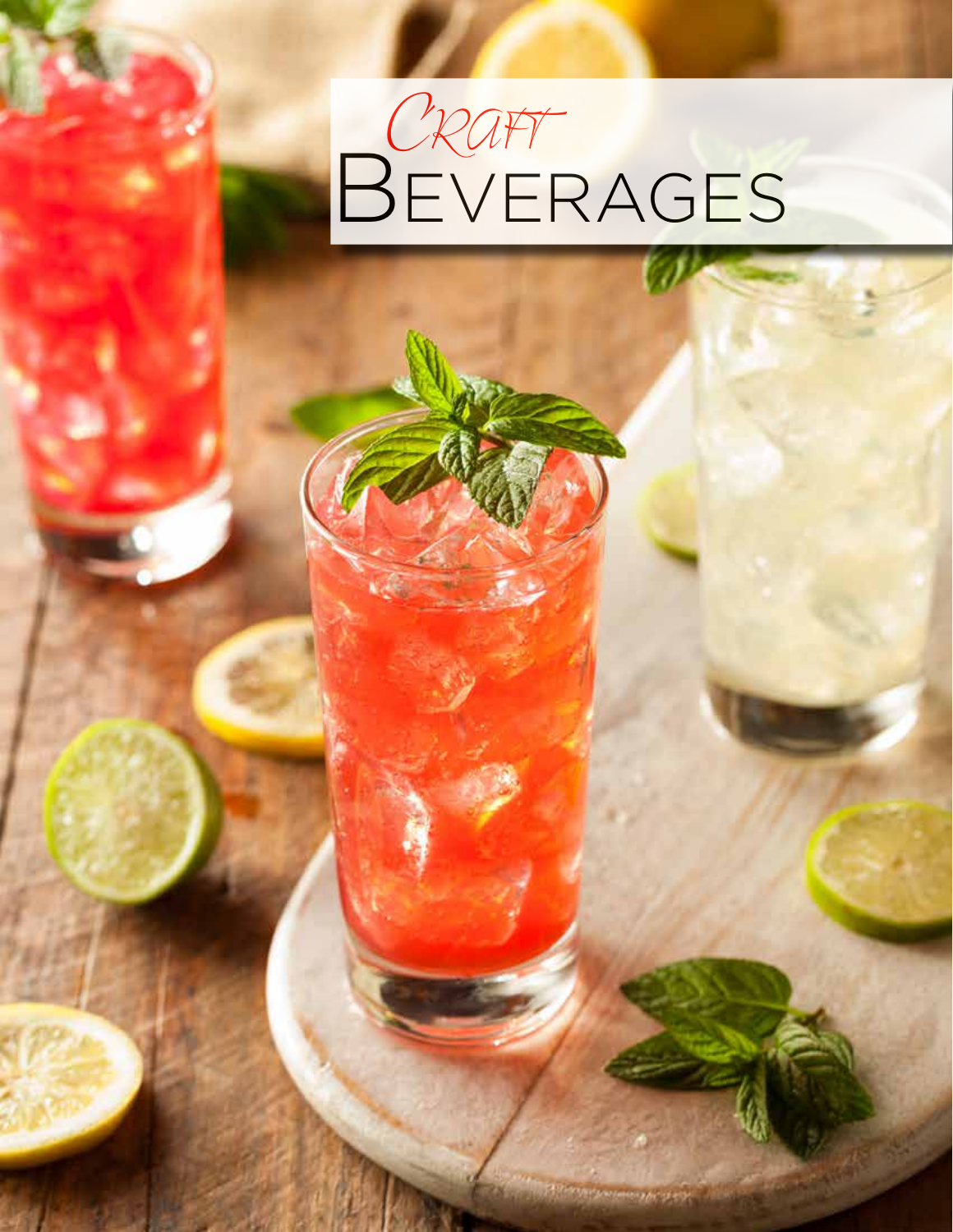## *Hand-Crafted* sodas

### Pomegranate Thyme Sparkler

### Ingredients:

3/4 oz. 1883 Pomegranate syrup 1/4 oz. 1883 Ginger syrup 1/4 oz. lime juice 5 oz. sparkling water Garnish: 1 sprig of thyme

### Directions:

In a 12oz. serving glass with ice, add all the ingredients except Pomegranate. Stir well. Add Pomegranate syrup. Garnish with a sprig of thyme.

## Fizzy Mediterranean

### Ingredients:

1/2 oz. 1883 Anise syrup 1/2 oz. 1883 Mixed Berries syrup 6 oz. sparkling water Garnish: raspberry, anise, lime peel

### Directions:

Fill a 12 oz. tumbler with ice. Add the syrups, sparkling water, and garnish.

### Apricot & Tonic

### Ingredients:

3/4oz. 1883 Apricot syrup 1/2 oz. lime juice 5 oz. tonic water 4 cardamom seeds Garnish: half stick of lemon grass

### Directions:

Gently crush the cardamom seeds in a 12 oz. tumbler. Fill with ice cubes and add the syrup and lime juice. Top with tonic and stir with lemon grass. Garnish with a lime wedge and apricot pieces.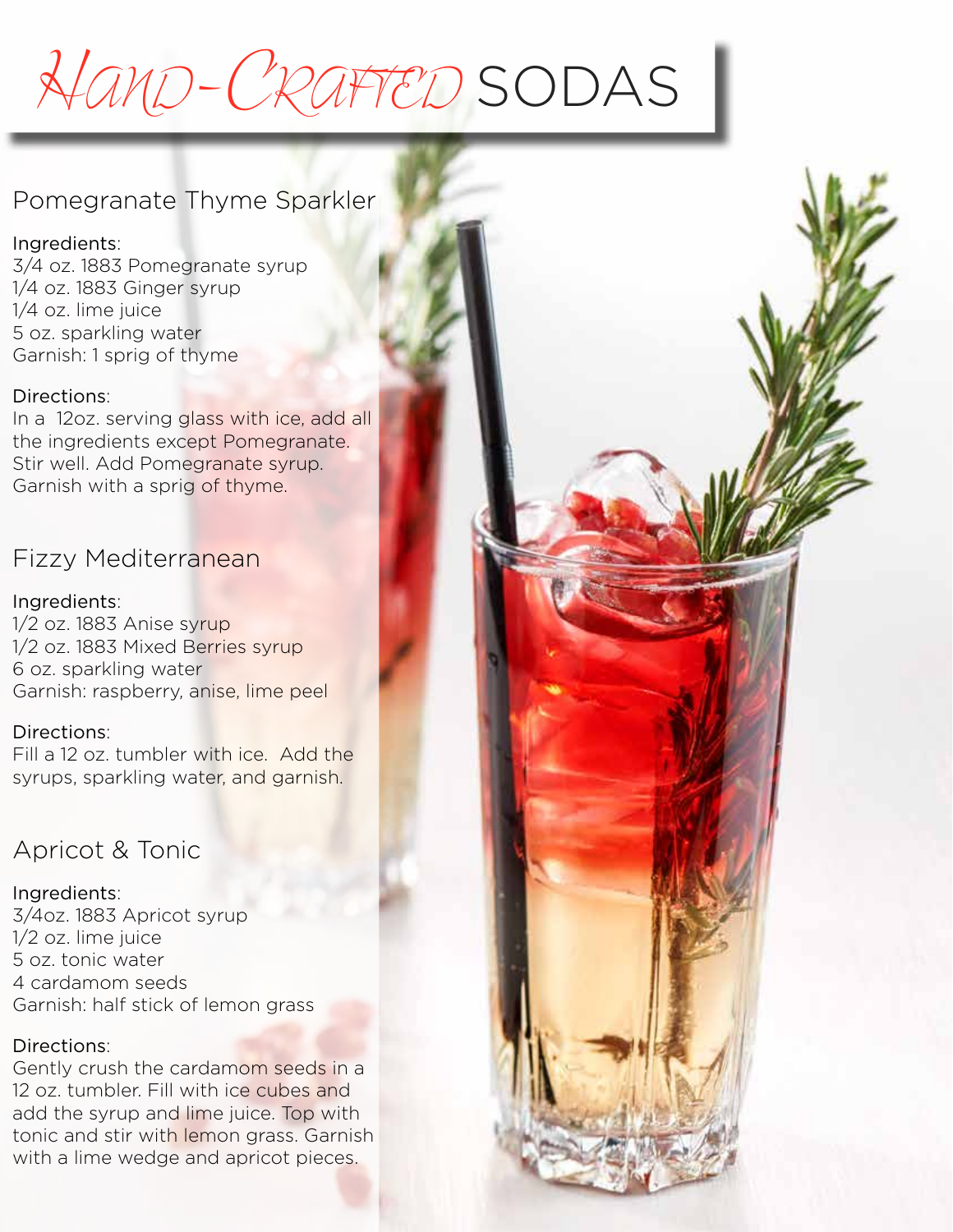## *Flavoured* iced tea

### Yuzu Thai Tea

#### Ingredients:

3/4 oz. 1883 Yuzu Lemon syrup 5 oz. chilled Numi green tea 1 oz. mandarin Juice 2 thai basil leaves Garnish: basil, mandarin wheel, pink peppercorns

### Directions:

Add basil leaves to tumbler, and fill with ice. Add the syrup, juice, and tea. Stir and garnish.

## Blue Lavender Iced Tea

#### Ingredients:

1/2 oz. 1883 Lavender syrup 1/2 oz. 1883 Blueberry syrup 6 oz. chilled oolong tea Garnish: mint leaves and blueberries

### Directions:

Pour the syrups into a shaker, followed by a cup of ice and the iced tea. Shake until chilled then pour into a serving glass and garnish.

## Sparkling Elderflower Tea

### Ingredients:

3/4 oz. 1883 Elderflower Tea syrup 1/4 oz. lime concentrate 5 oz. ginger ale 6 mint leaves Garnish: mint sprig and lemon slice

### Directions:

Put the mint in a tumbler. Pour the Lemon Concentrate and crush softly. Fill with ice, and add the syrup and ginger Ale. Stir well and garnish.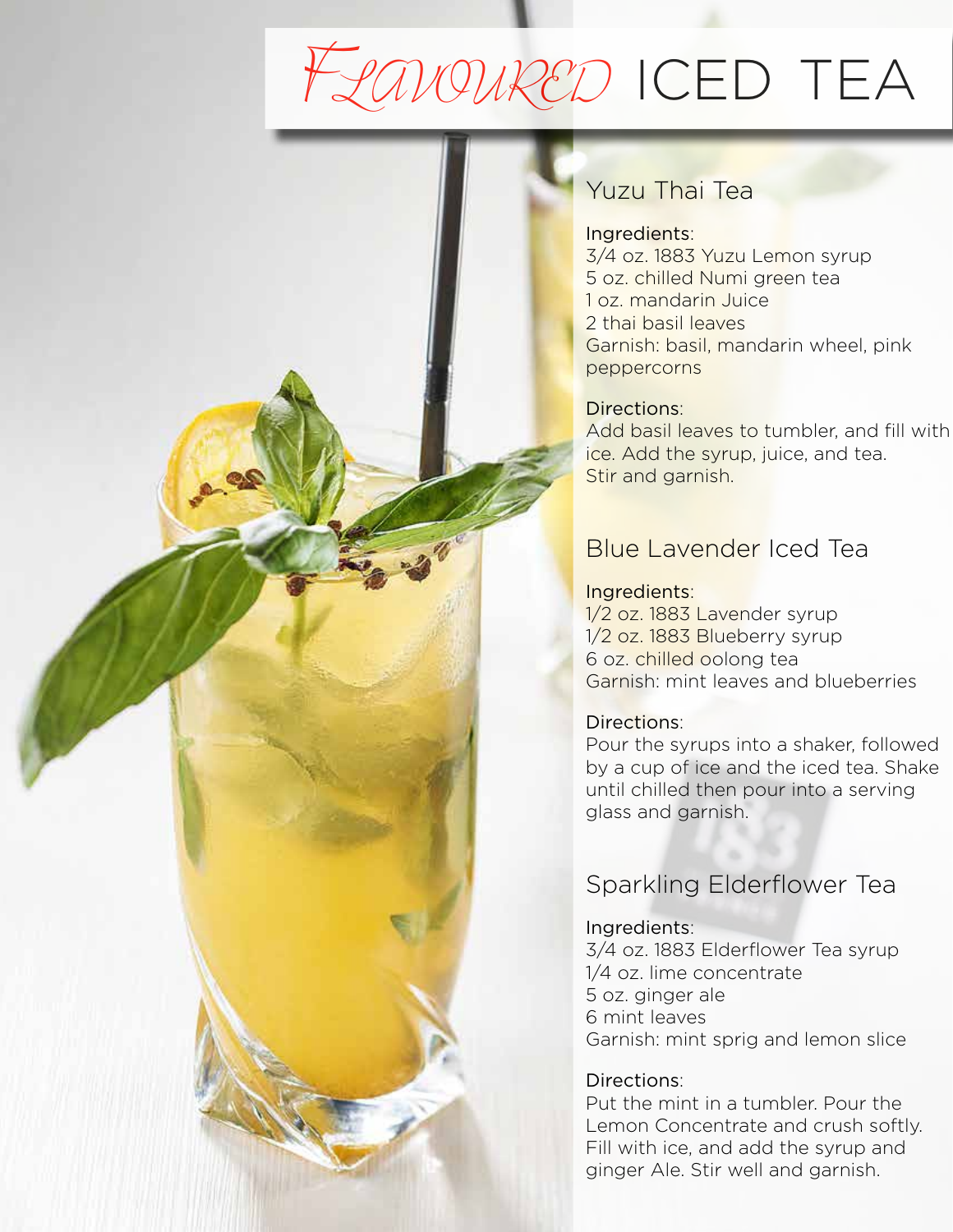## *Flavoured* lemonade

## Botanica Lemonade

### Ingredients:

3 oz. 1883 Orchid syrup 2 oz. lemon juice 20 oz. chilled jasmine white tea Garnish: lemon wheel, orchid flowers

### Directions:

Pour the syrup, lemon juice, and tea in a 1L soda siphon. Insert a Co2 canister and shake well. Fill a tumber with ice, serve and garnish.

### Pink Lemonade

### Ingredients:

3/4 oz. 1883 Rose syrup 5 oz. lemonade Squeeze of lime Numi Earl Grey tea ice cubes Garnish: lime peel, rose or rose petals

### Directions:

Earl Grey ice cubes: infuse Numi Earl Grey tea, chill, and freeze in an ice tray. Pour the syrup, lemonade, and lime squeeze into a tumbler with Earl Grey ice cubes. Stir well and garnish.

## Signature Lemonade

Create your own signature lemonade with these easy directions:

### Ingredients:

1 oz. 1883 syrup of choice (fruity flavours like Pomegranate or Raspberry recommended) 7 oz. lemonade Garnish: lemon wheel, mint sprig

### Directions:

Add ingredients to a 16 oz. tumbler filled with ice. Stir and garnish.